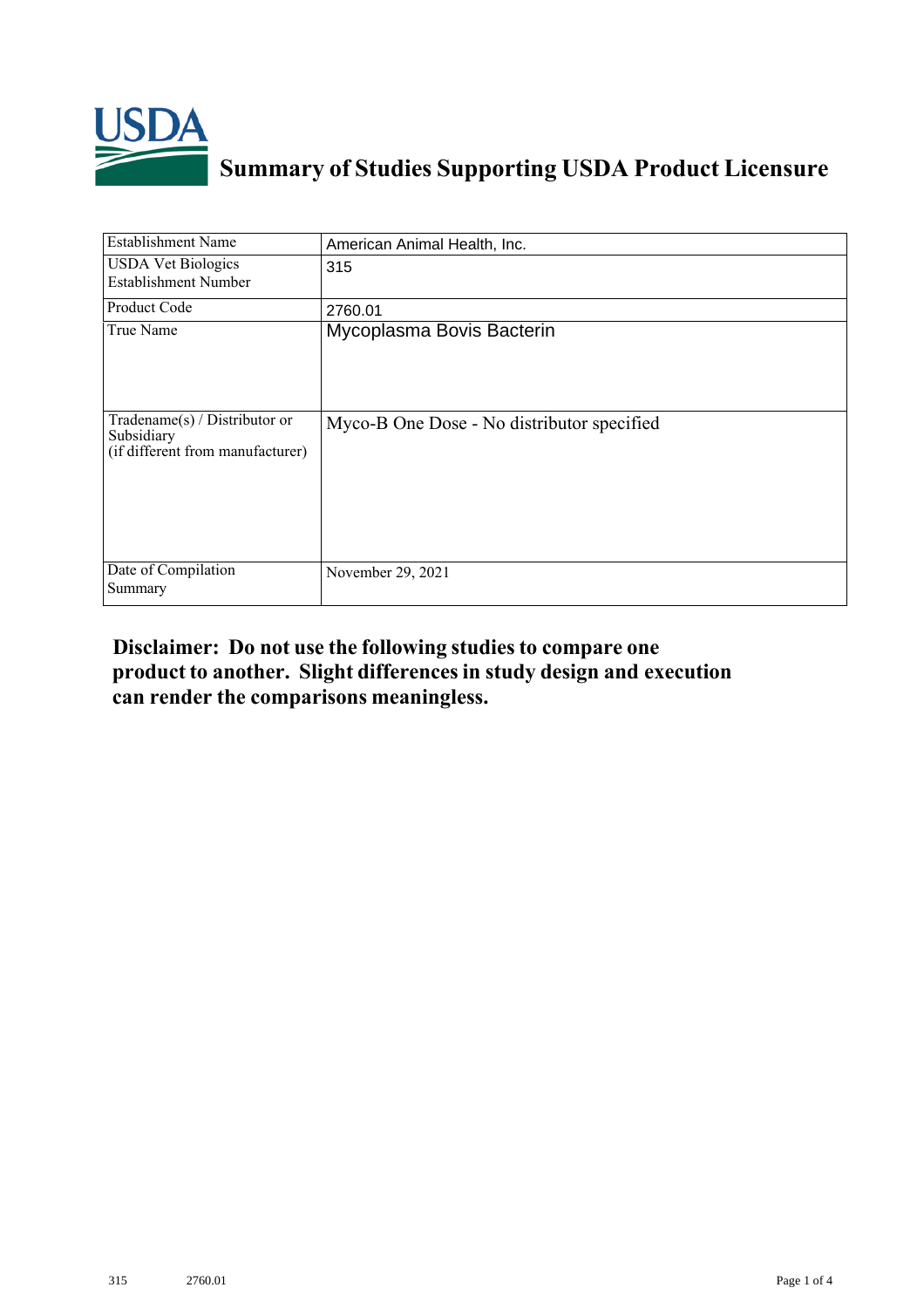| <b>Study Type</b>              | Efficacy                                                                            |                  |  |     |      |      |                |  |
|--------------------------------|-------------------------------------------------------------------------------------|------------------|--|-----|------|------|----------------|--|
| <b>Pertaining to</b>           | Mycoplasma bovis                                                                    |                  |  |     |      |      |                |  |
| <b>Study Purpose</b>           | Efficacy against respiratory diseases caused by M. bovis                            |                  |  |     |      |      |                |  |
| <b>Product Administration</b>  | One dose, given subcutaneously                                                      |                  |  |     |      |      |                |  |
| <b>Study Animals</b>           | Calves, 2 months of age, 19 vaccinates and 19 controls                              |                  |  |     |      |      |                |  |
| <b>Challenge Description</b>   | M. bovis given 35 days after vaccination                                            |                  |  |     |      |      |                |  |
| <b>Interval observed after</b> | Observed daily 2 days prior to and 14 days post-challenge.                          |                  |  |     |      |      |                |  |
| challenge                      | Lungs evaluated 14 days after challenge.                                            |                  |  |     |      |      |                |  |
| <b>Results</b>                 | The percent of the lung that was abnormal (consolidated) was                        |                  |  |     |      |      |                |  |
|                                | calculated for every animal. One vaccinate and one control animal                   |                  |  |     |      |      |                |  |
|                                | died post-challenge and were assigned the highest scores in the                     |                  |  |     |      |      |                |  |
|                                | analysis but are not shown in the raw data.                                         |                  |  |     |      |      |                |  |
|                                |                                                                                     |                  |  |     |      |      |                |  |
|                                | Five-number summary of lung lesion scores<br>Minimum<br>Q1<br>Median<br>Q3<br>Group |                  |  |     |      |      | <b>Maximum</b> |  |
|                                | Vaccinates                                                                          | $\boldsymbol{0}$ |  | 1.3 | 3.8  | 14.4 | 71.7           |  |
|                                | Controls                                                                            | 2.5              |  | 9.8 | 13.7 | 20.5 | 53.23          |  |
|                                |                                                                                     |                  |  |     |      |      |                |  |
|                                |                                                                                     |                  |  |     |      |      |                |  |
|                                | Lung lesion scores $(\%),$ in order of rank                                         |                  |  |     |      |      |                |  |
|                                |                                                                                     |                  |  |     |      |      |                |  |
|                                | Vaccinate                                                                           | Control          |  |     |      |      |                |  |
|                                | $\overline{0}$                                                                      | 2.45             |  |     |      |      |                |  |
|                                | $\overline{0}$                                                                      | 2.9              |  |     |      |      |                |  |
|                                | $\overline{0}$                                                                      | 6.15             |  |     |      |      |                |  |
|                                | 0.14                                                                                | 6.3              |  |     |      |      |                |  |
|                                | 1.05                                                                                | 8.1              |  |     |      |      |                |  |
|                                | 1.61                                                                                | 11.4             |  |     |      |      |                |  |
|                                | 2.04                                                                                | 12.55            |  |     |      |      |                |  |
|                                | 3.35                                                                                | 12.6             |  |     |      |      |                |  |
|                                | 3.37                                                                                | 12.7             |  |     |      |      |                |  |
|                                | 3.82                                                                                | 13.65            |  |     |      |      |                |  |
|                                | 5.55                                                                                | 13.7             |  |     |      |      |                |  |
|                                | 6.4                                                                                 | 15.95            |  |     |      |      |                |  |
|                                | 6.45                                                                                | 16.15            |  |     |      |      |                |  |
|                                | 9.6                                                                                 | 19.8             |  |     |      |      |                |  |
|                                | 19.25                                                                               | 21.25            |  |     |      |      |                |  |
|                                | 20.9                                                                                | 21.35            |  |     |      |      |                |  |
|                                | 26.2                                                                                | 22.6             |  |     |      |      |                |  |
|                                |                                                                                     |                  |  |     |      |      |                |  |
|                                | 47.5                                                                                | 44.2             |  |     |      |      |                |  |
|                                | 71.7                                                                                | 53.25            |  |     |      |      |                |  |
|                                | January 28, 2009                                                                    |                  |  |     |      |      |                |  |
| <b>USDA Approval Date</b>      |                                                                                     |                  |  |     |      |      |                |  |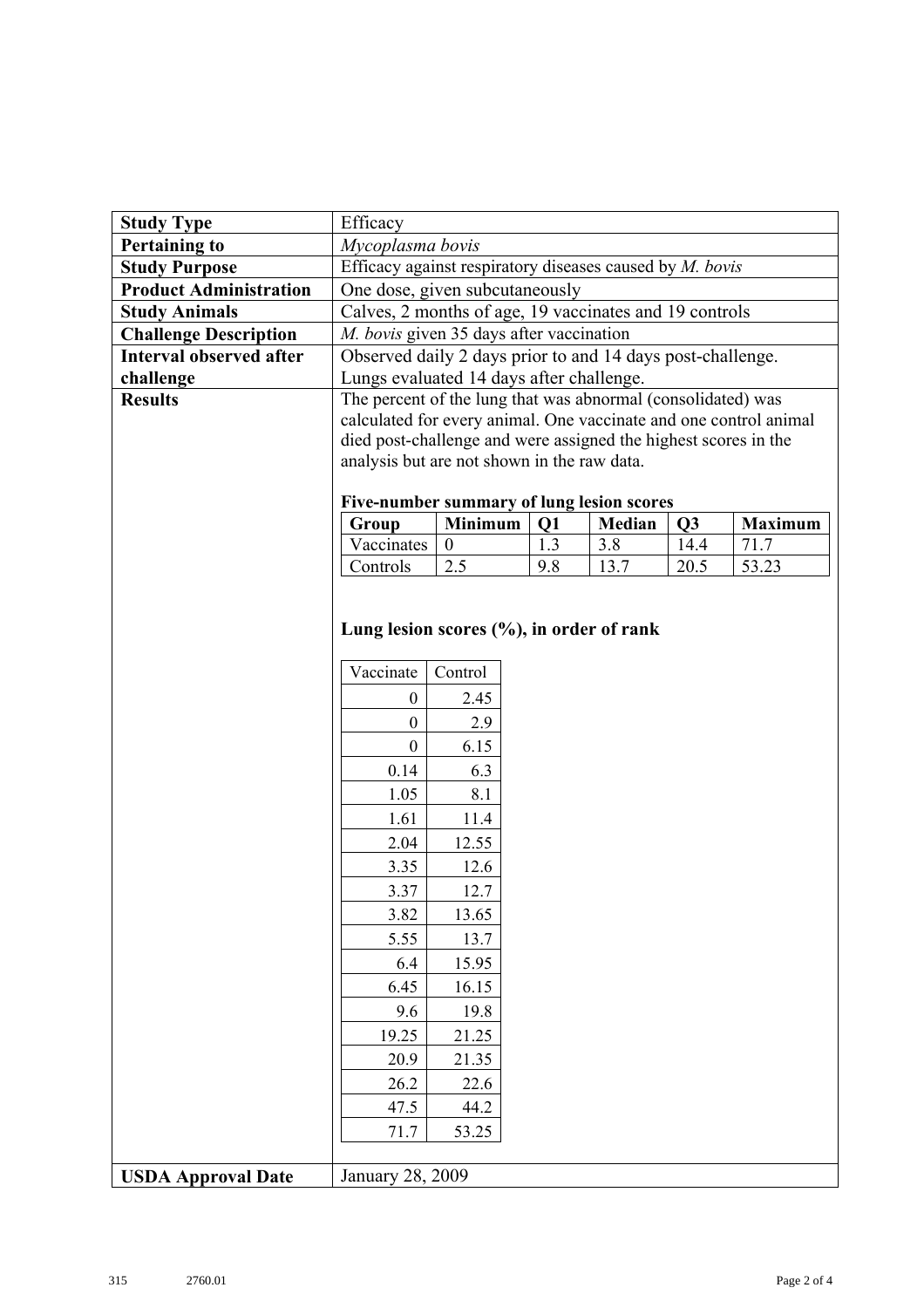| <b>Study Type</b>              | Efficacy                                                                                                                                                                                                                                                                                                                    |  |  |  |  |  |
|--------------------------------|-----------------------------------------------------------------------------------------------------------------------------------------------------------------------------------------------------------------------------------------------------------------------------------------------------------------------------|--|--|--|--|--|
| <b>Pertaining to</b>           | Mycoplasma bovis                                                                                                                                                                                                                                                                                                            |  |  |  |  |  |
| <b>Study Purpose</b>           | Efficacy against arthritis caused by $M.$ bovis                                                                                                                                                                                                                                                                             |  |  |  |  |  |
| <b>Product Administration</b>  | One dose, given subcutaneously                                                                                                                                                                                                                                                                                              |  |  |  |  |  |
| <b>Study Animals</b>           | Cattle                                                                                                                                                                                                                                                                                                                      |  |  |  |  |  |
| <b>Challenge Description</b>   | M. bovis                                                                                                                                                                                                                                                                                                                    |  |  |  |  |  |
| <b>Interval observed after</b> |                                                                                                                                                                                                                                                                                                                             |  |  |  |  |  |
| challenge                      |                                                                                                                                                                                                                                                                                                                             |  |  |  |  |  |
| <b>Results</b>                 | Study data were evaluated by USDA-APHIS prior to product<br>licensure and met regulatory standards for acceptance at the time of<br>submission. No data are published because this study was submitted<br>to USDA-APHIS prior to January 1, 2007, and APHIS only requires<br>publication of data submitted after that date. |  |  |  |  |  |
| <b>USDA Approval Date</b>      | March 7, 2007                                                                                                                                                                                                                                                                                                               |  |  |  |  |  |